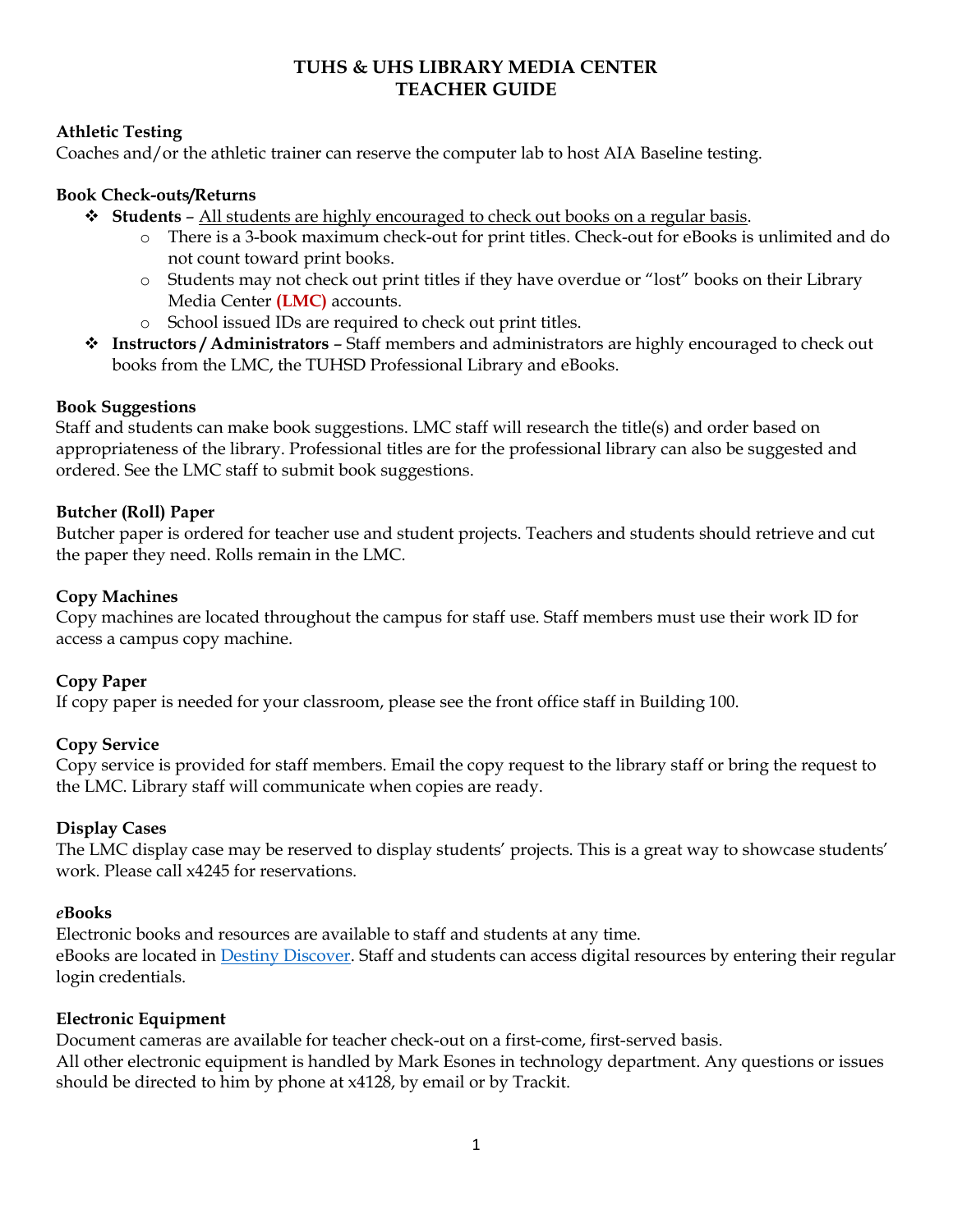### Instruction and Trainings

- $\hat{\cdot}$  The Media Center Specialist provides your classes with instruction that correlates to your lessons. Please meet with the Media Center Specialist – at least two weeks prior – the goals and objectives of the lessons.
- \* The Media Center Specialist and Literacy Coach offer **PREP Connect** (prep period trainings) for teachers and staff to gain instruction on how to access and use collaborative learning tools.

### Interlibrary Loan

Interlibrary loan service is only offered to TUHSD teachers and is based on the home campus's usage of the book(s). It is expected that all interlibrary books be returned in a reasonable amount of time. Please see the Media Specialist for this service.

### Lamination

Lamination service is available. The LMC staff are the only authorized personnel to use the laminator.

- $\div$  Please leave a note with the staff name and items to be laminated.
- $\triangle$  Materials must not be thick, stapled, nor beyond the width of a poster board.
- Staff will be contacted once the lamination request has been completed.

### Literature Sets (lit sets)

Literature sets are available for class checkout. Contact the library staff about the procedure. Please note: Some titles have limited availability.

### Media Center Orientation

The Media Center staff provides teacher and class orientation. If you are interested in this service, please see the Media Center Specialist. In addition, orientation is available for all grade levels but especially encouraged for ninth grade classes and new students to TUHS and UHS. Make reservations as soon as possible.

### Media Center Reservations

- $\div$  Classes All instructors are highly encouraged to reserve time in the Media Center for their students to checkout novels and other reading materials. Each student must have his/her school ID to check out a book from the Library Media Center.
- \* Teachers are welcome to host class in the library. Specific arrangements can be accommodated.
- $\mathbf{\hat{P}}$  Meetings The LMC can serve as a host location for morning and/or after school meetings for departments, clubs, etc. Call x4245 or email the LMC staff to make reservations.
- $\triangle$  After-hour meetings A Facilities Use Request form must be submitted to and approved by the AP of Facilities. Call x4231 for assistance.

### Media Center Passes

A school-issued pass is required for each student who visits the LMC during class time unless the teacher accompanies the student(s). The pass must be filled out completely and signed.

### Prep Connect

See Instruction and Training.

### Professional Library

The professional library offers literature resources for staff to use for professional use and growth. The professional library is located inside the LMC.